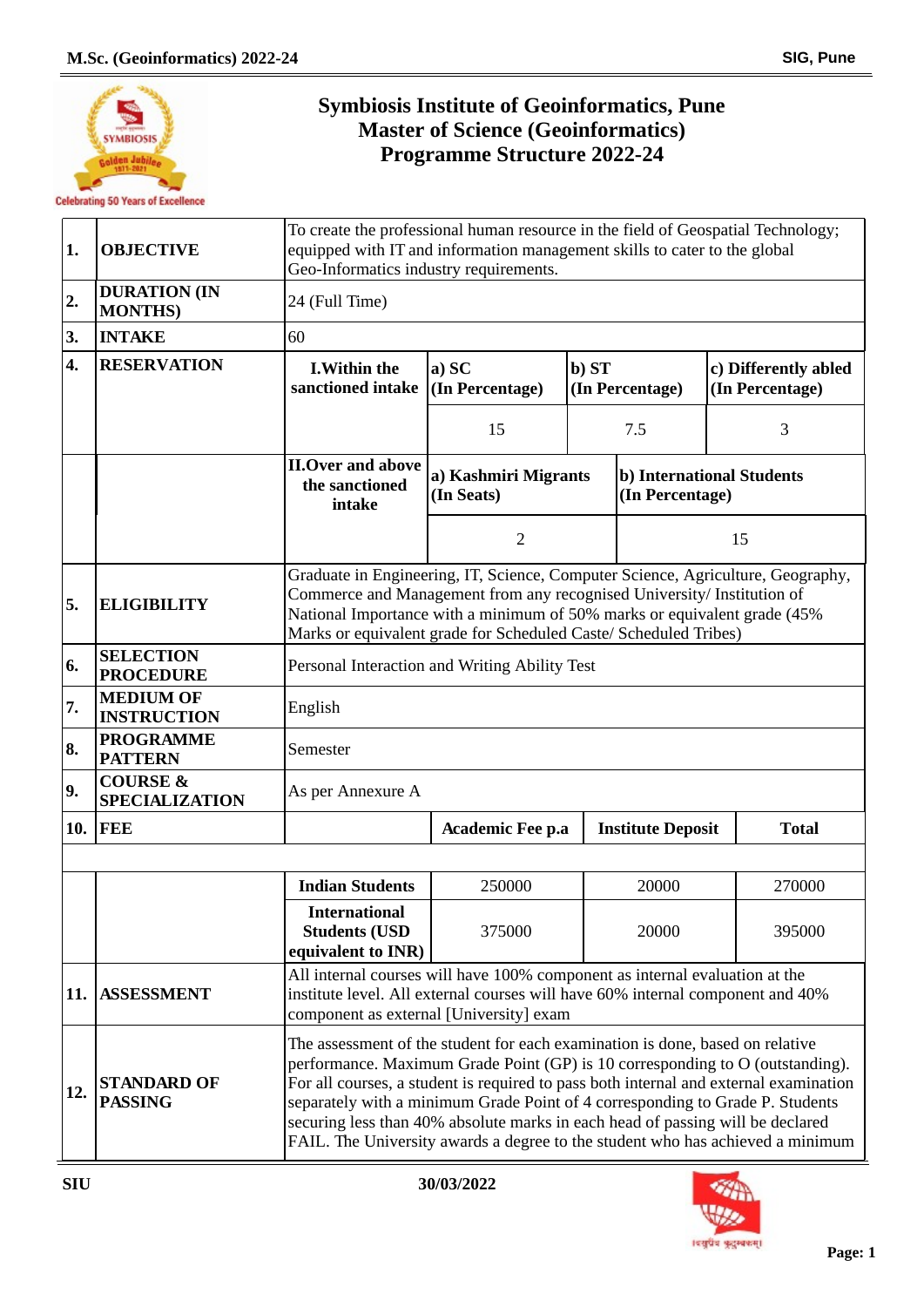|                  |                                      |                                               |  | CGPA of 4 out of maximum of 10 CGPA for the programme                                                                                                                                                                      |                               |                                                 |   |              |                   |  |  |
|------------------|--------------------------------------|-----------------------------------------------|--|----------------------------------------------------------------------------------------------------------------------------------------------------------------------------------------------------------------------------|-------------------------------|-------------------------------------------------|---|--------------|-------------------|--|--|
|                  | 13. DIPLOMA/                         | <b>AWARD OF DEGREE/</b><br><b>CERTIFICATE</b> |  | Master of Science (Geoinformatics) will be awarded at the end of semester IV<br>examination by taking into consideration the performance of all semester<br>examinations after obtaining minimum 4.00 CGPA out of 10 CGPA. |                               |                                                 |   |              |                   |  |  |
|                  | <b>14. CLASSIFICATION OF CREDITS</b> |                                               |  |                                                                                                                                                                                                                            |                               |                                                 |   |              |                   |  |  |
| <b> Semester</b> |                                      | Generic<br>Core                               |  | <b>Generic</b><br><b>Elective</b>                                                                                                                                                                                          | <b>Specialization</b><br>Core | Specialization Open Elective<br><b>Elective</b> |   | <b>Audit</b> | Total             |  |  |
|                  |                                      |                                               |  |                                                                                                                                                                                                                            |                               |                                                 |   |              |                   |  |  |
|                  |                                      | 20                                            |  |                                                                                                                                                                                                                            |                               |                                                 |   | $1*$         | 20                |  |  |
|                  | 2                                    | 23                                            |  |                                                                                                                                                                                                                            |                               |                                                 |   | 0            | 23                |  |  |
|                  | 3                                    | 21                                            |  |                                                                                                                                                                                                                            |                               |                                                 |   | $1^*$        | 25                |  |  |
|                  | 4                                    | $12 \overline{ }$                             |  |                                                                                                                                                                                                                            |                               |                                                 | 0 | 0            | $12 \overline{ }$ |  |  |
|                  | Total                                | 76                                            |  |                                                                                                                                                                                                                            |                               |                                                 |   | Ω            | 80                |  |  |

\* Satisfactory completion of the non letter grade courses 'Integrated Disaster Management', 'Research Publication' is mandatory for award of degree.

> This Programme Structure is aligned with the norms laid down by the University and is approved by the Academic Council.

Hereafter changes (if any) which conform to the policy on "Curriculum Development and Review" would be permissible, subject to revision of the Programme<br>Structure, following the specified processes.

Head - Academics

THIS IS SYSTEM GENERATED DOCUMENT AND REQUIRES NO SIGNATURE.

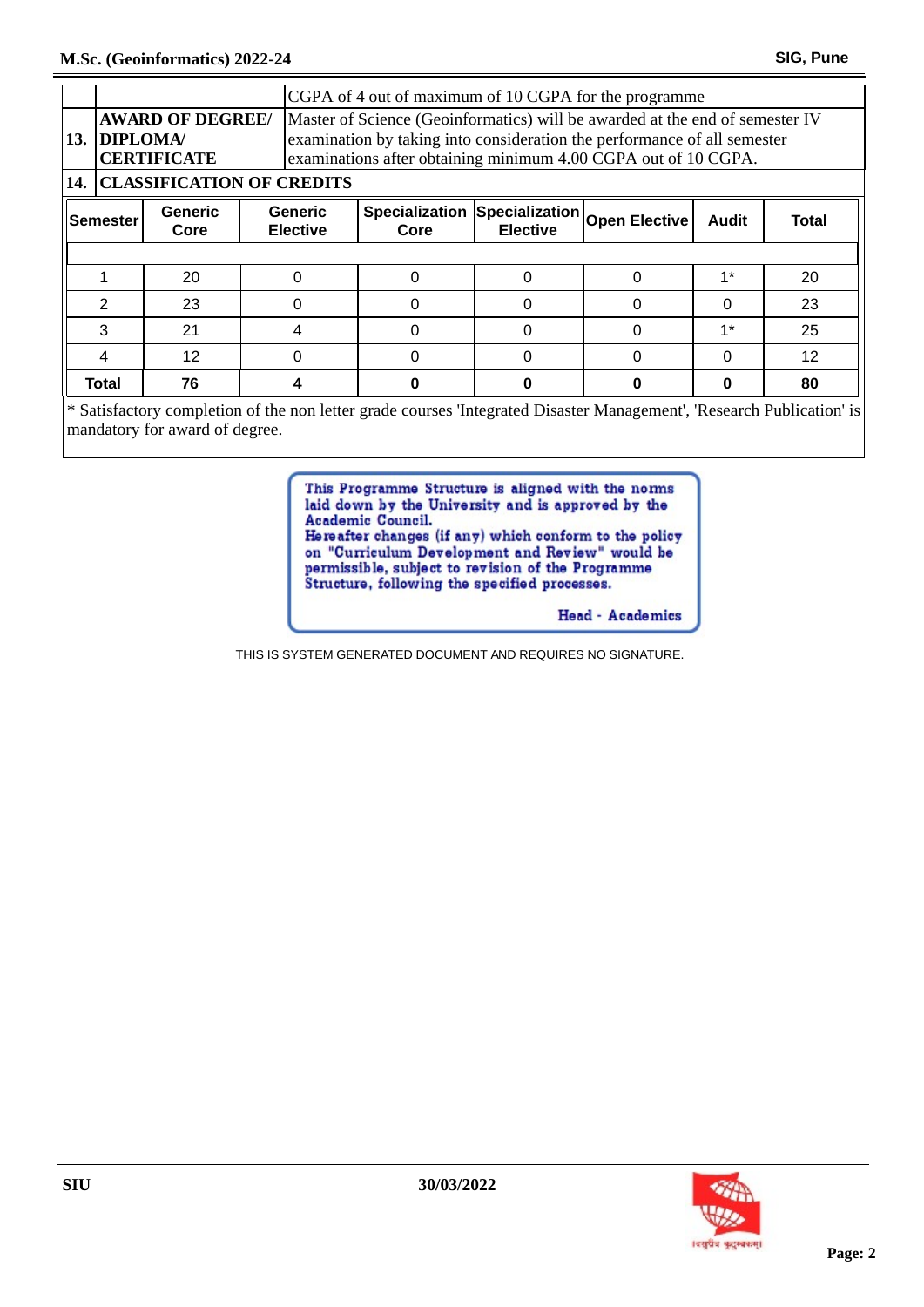## **Symbiosis Institute of Geoinformatics, Pune Master of Science (Geoinformatics) Programme Structure 2022-24**

**Annexure A**



| Catalog<br>Course<br>Code                  | <b>Course</b><br>Code | <b>Course Title</b>                                                      | Specialization                          | <b>Credit</b>                    | <b>Marks</b> | Internal External<br><b>Marks</b> | <b>Total</b><br><b>Marks</b> |  |  |  |  |  |
|--------------------------------------------|-----------------------|--------------------------------------------------------------------------|-----------------------------------------|----------------------------------|--------------|-----------------------------------|------------------------------|--|--|--|--|--|
| Semester: 1                                |                       |                                                                          |                                         |                                  |              |                                   |                              |  |  |  |  |  |
| <b>Generic Core Courses</b>                |                       |                                                                          |                                         |                                  |              |                                   |                              |  |  |  |  |  |
| <b>TE7147</b>                              |                       | 0702410101 Principles of GIS                                             |                                         | 4                                | 120          | 80                                | 200                          |  |  |  |  |  |
| TE7148                                     |                       | 0702410102 Principles of Remote Sensing                                  |                                         | 4                                | 120          | 80                                | 200                          |  |  |  |  |  |
| T7174                                      |                       | 0702410103 Applied Statistics                                            |                                         | 3                                | 90           | 60                                | 150                          |  |  |  |  |  |
| <b>TE7475</b>                              | 0702410104            | Python for Geospatial<br>Technology                                      |                                         | 3                                | 90           | 60                                | 150                          |  |  |  |  |  |
| T7175                                      | 0702410105            | Computer Fundamental and<br>Cyber security                               |                                         | $\overline{2}$                   | 60           | 40                                | 100                          |  |  |  |  |  |
| T7370                                      |                       | 0702410106 Research Methodology in GIS                                   |                                         | $\overline{2}$                   | 100          | $\mathbf 0$                       | 100                          |  |  |  |  |  |
| T7053<br>T4005                             | 0702410108            | 0702410107 Surveying & Cartography<br><b>Integrated Disaster</b>         |                                         | $\overline{2}$<br>0              | 60<br>0      | 40<br>$\Omega$                    | 100<br>Non Letter            |  |  |  |  |  |
|                                            |                       | Management*                                                              | <b>Total</b>                            | 20                               | 640          | 360                               | Grade<br>1000                |  |  |  |  |  |
|                                            |                       |                                                                          |                                         |                                  |              |                                   |                              |  |  |  |  |  |
| Semester: 2<br><b>Generic Core Courses</b> |                       |                                                                          |                                         |                                  |              |                                   |                              |  |  |  |  |  |
| TE7149                                     |                       | 0702410201 Geo Image Processing                                          |                                         | $\overline{4}$                   | 120          | 80                                | 200                          |  |  |  |  |  |
| TE7397                                     |                       | 0702410202 Photogrammetry                                                |                                         | 4                                | 120          | 80                                | 200                          |  |  |  |  |  |
| <b>TE7440</b>                              | 0702410203            | <b>Advance Python Programming</b><br>for Spatial Analytics               |                                         | 3                                | 90           | 60                                | 150                          |  |  |  |  |  |
| T3010                                      | 0702410204            | Essentials of Internet and Web<br>Technologies                           |                                         | $\overline{2}$                   | 60           | 40                                | 100                          |  |  |  |  |  |
| T7041                                      | 0702410205            | <b>Global Navigation Satellite</b><br>System                             |                                         | 2                                | 60           | 40                                | 100                          |  |  |  |  |  |
| T7161                                      | 0702410206            | <b>Principles of Database</b><br><b>Management System</b>                |                                         | $\overline{2}$                   | 60           | 40                                | 100                          |  |  |  |  |  |
| T7163                                      | 0702410207            | <b>Spatial Analysis</b>                                                  |                                         | $\overline{2}$                   | 60           | 40                                | 100                          |  |  |  |  |  |
| TE7152                                     |                       | 0702410208 R for Spatial Science                                         |                                         | $\overline{2}$                   | 60           | 40                                | 100                          |  |  |  |  |  |
| <b>TE7474</b>                              | 0702410209            | Programming for Enterprise<br>GIS                                        |                                         | $\overline{2}$                   | 60           | 40                                | 100                          |  |  |  |  |  |
|                                            |                       |                                                                          | <b>Total</b>                            | 23                               | 690          | 460                               | 1150                         |  |  |  |  |  |
|                                            |                       |                                                                          | Semester: 3                             |                                  |              |                                   |                              |  |  |  |  |  |
|                                            |                       |                                                                          | <b>Generic Core Courses</b>             |                                  |              |                                   |                              |  |  |  |  |  |
| T7804                                      |                       | 0702410301 Summer Project                                                |                                         | 4                                | 120          | 80                                | 200                          |  |  |  |  |  |
| T7165                                      |                       | 0702410302 GIS Application Design                                        |                                         | $\overline{2}$                   | 60           | 40                                | 100                          |  |  |  |  |  |
| T7168<br>T2573                             |                       | 0702410303 GIS Project Management<br>0702410304 Organizational Behaviour |                                         | $\overline{2}$<br>$\overline{2}$ | 60<br>60     | 40<br>40                          | 100<br>100                   |  |  |  |  |  |
| T2239                                      |                       | 0702410305 Business Communication                                        |                                         | 2                                | 100          | 0                                 | 100                          |  |  |  |  |  |
| T7167                                      |                       | 0702410306 Spatial Modeling                                              |                                         | $\overline{2}$                   | 60           | 40                                | 100                          |  |  |  |  |  |
| T7049                                      |                       | 0702410307 Spatial Data Base Management                                  |                                         | $\overline{2}$                   | 60           | 40                                | 100                          |  |  |  |  |  |
| F0002                                      |                       | 0702410308   Flexi-Credit Course                                         |                                         | $\overline{2}$                   | 100          | 0                                 | 100                          |  |  |  |  |  |
| TE7151                                     | 0702410309 Web GIS    |                                                                          |                                         | $\overline{2}$                   | 60           | 40                                | 100                          |  |  |  |  |  |
| F0001                                      |                       | 0702410310   Flexi-Credit Course                                         |                                         | 1                                | 50           | 0                                 | 50                           |  |  |  |  |  |
| T0100                                      | 0702410311            | Research Publication *                                                   |                                         | 0                                | $\Omega$     | 0                                 | Non Letter<br>Grade          |  |  |  |  |  |
|                                            |                       |                                                                          | <b>Total</b>                            | 21                               | 730          | 320                               | 1050                         |  |  |  |  |  |
|                                            |                       |                                                                          | <b>Generic Elective Courses Group-I</b> |                                  |              |                                   |                              |  |  |  |  |  |
| T7169                                      | 0702410312 Mobile GIS |                                                                          |                                         | $\overline{2}$                   | 100          | $\mathbf 0$                       | 100                          |  |  |  |  |  |
| T7039                                      | 0702410313            | Geoinformatics Applications in<br>Natural Resource Management            |                                         | $\overline{2}$                   | 100          | 0                                 | 100                          |  |  |  |  |  |
| <b>TE7158</b>                              | 0702410314            | Geoinformatics applications in<br>Facility and Utility management        |                                         | $\overline{2}$                   | 100          | 0                                 | 100                          |  |  |  |  |  |
|                                            |                       | <b>Total Required Credits</b>                                            | $\mathbf{2}$                            | 100                              | $\bf{0}$     | 100                               |                              |  |  |  |  |  |
| <b>Generic Elective Courses Group-II</b>   |                       |                                                                          |                                         |                                  |              |                                   |                              |  |  |  |  |  |
| TE7150                                     | 0702410315            | Geospatial Application in<br>Agriculture                                 |                                         | $\overline{2}$                   | 100          | 0                                 | 100                          |  |  |  |  |  |
| <b>TE7527</b>                              | 0702410316            | Application of Geospatial<br>Technology in Urban<br>Development          |                                         | $\overline{2}$                   | 100          | 0                                 | 100                          |  |  |  |  |  |
| T7156                                      |                       | 0702410317 Disaster Scenario mapping                                     |                                         | $\overline{2}$                   | 100          | $\mathbf 0$                       | 100                          |  |  |  |  |  |
|                                            |                       |                                                                          | <b>Total Required Credits</b>           | $\mathbf{2}$                     | 100          | $\mathbf 0$                       | 100                          |  |  |  |  |  |
|                                            |                       |                                                                          | Semester: 4                             |                                  |              |                                   |                              |  |  |  |  |  |
|                                            |                       |                                                                          | <b>Generic Core Courses</b>             |                                  |              |                                   |                              |  |  |  |  |  |
| T7812                                      |                       | 0702410401  Industry Project                                             | <b>Total</b>                            | 12<br>12                         | 360<br>360   | 240<br>240                        | 600<br>600                   |  |  |  |  |  |

**SIU 30/03/2022**